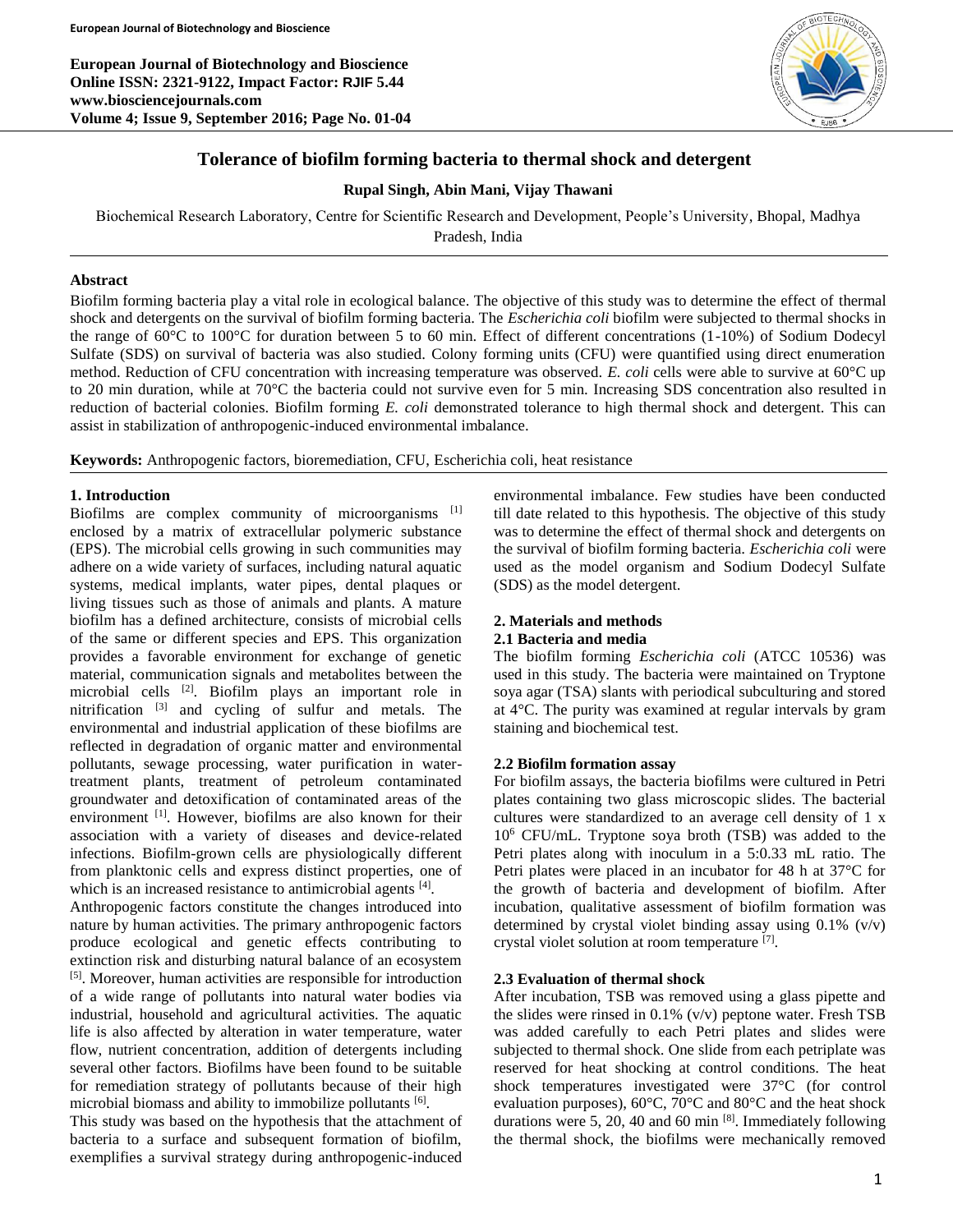#### **European Journal of Biotechnology and Bioscience**

with a spatula <sup>[9]</sup> and resuspended in sterile distilled water to homogenize the biofilm.

### **2.4 Evaluation of detergent tolerance**

The anionic surfactant sodium dodecyl sulfate (SDS) was used for this study. After the development of biofilm, the slides were removed from Petri plates and immersed in another Petri plates containing SDS at concentrations of 1%, 5% and 10% and gently stirred for 30 min at 37°C. The slides were rinsed in 0.1% (v/v) peptone water. The biofilms were mechanically removed with a spatula immediately after the treatment and resuspended in sterile distilled water. The entire experiment was carried out in three repetitions and the analyses in triplicate.

# **2.5 Quantification via direct enumeration**

A 100 μl of homogenized bacterial suspension was taken and serial dilutions were prepared using sterile distilled water. Plating was done on TSA plates using the spread plate technique to determine the number of viable cells. Subsequently, the Petri dishes were incubated at 37<sup>o</sup>C for 24 h and then the plate standard count was carried out for each plated dilution and expressed in the CFU/ml. From the collected plate counts, the number of viable bacteria in the biofilm was back-calculated based on CFU count per plate and the dilution factor [10, 8]. All analyses are performed on the log (CFU) using the following equation.

$$
log\left(\frac{CFU}{cm^2}\right)
$$
  
=  $log\left(\left(\frac{plate\ count * 10^{dilution\ factor}}{0.1\ ml}\right)X\left(\frac{15\ ml}{slide}\right)X\left(\frac{slide}{18.75\ cm^2}\right)\right)$ 

# **3. Results & Discussion 3.1 Biofilm formation assay**

*E. coli* cells were incubated in TSB at 37°C for 48 h produced biofilm on the glass slides as visualized by crystal violet binding assay. Biofilm formation has been reported in both commensal and pathogenic *E. coli* by Beloin *et al.* [11]. The *in vitro* biofilm formation of commensal and pathogenic *E. coli* strains varies widely and is dependent on the applied growth condition. However, good biofilm formation was not found to be associated with disease-associated isolates [12].

# **3.2 Evaluation of thermal shock**

After the formation of biofilm, the *E. coli* cells were tested for their ability to withstand thermal shock at different temperature ranging from 37°C (for control evaluation) and by elevating the temperature to 60°C, 70°C and 80°C. At each temperature, durations for 5, 20, 40 and 60 min were evaluated (Table 1). The overall trends of log CFU reduction and the sensitivity to thermal shock time and temperature combinations were quantified via direct enumeration. It was observed that *E. coli* cells were able to withstand a temperature of 60°C up to 20 min duration. However, increasing temperature to 70°C had affected the stability of cells, as indicated by zero CFU count (Table 1). Moreover, thermal shock at 80°C resulted in complete deactivation of the biofilms and the cells could not survive. The data was reported as the average  $log (CFU/cm^2) \pm standard$  deviation. Overall, it was found that, as thermal shock temperature increased, the average  $log (CFU/cm<sup>2</sup>)$  decreased (Table 1).

|  |                 | <b>Temperature</b> | <b>Duration</b> |                  |                 |                 |
|--|-----------------|--------------------|-----------------|------------------|-----------------|-----------------|
|  | <b>Dilution</b> |                    | $5 \text{ min}$ | $20 \text{ min}$ | <b>40 min</b>   | 60 min          |
|  | $10^{-4}$       | $37^{\circ}$ C     | $6.89 \pm 0.06$ | $7.26 \pm 0.04$  | $7.43 \pm 0.02$ | $7.45 \pm 0.03$ |
|  |                 | $60^{\circ}$ C     | $6.62 \pm 0.04$ | $5.16 \pm 1.13$  | NC.             | NC.             |
|  |                 | $70^{\circ}$ C     | NC              | NC.              | NC.             | NC.             |
|  | $10^{-6}$       | $37^{\circ}$ C     | $7.55 \pm 0.15$ | $7.78 \pm 0.09$  | $7.85 \pm 0.09$ | $8.05 \pm 0.06$ |
|  |                 | $60^{\circ}$ C     | $7.26 \pm 0.31$ | NC               | NC.             | NC.             |
|  |                 | $70^{\circ}$ C     | NC              | NC               | NC.             | NC              |

**Table 1:** Average log (CFU/cm<sup>2</sup>)  $\pm$  standard deviation of biofilms as a function of thermal shock temperature and duration.

\*NC = No Colony forming units

The dynamics of *E. coli* near the maximum temperature for growth in a rich medium was analyzed previously [13]. 'Smooth' growth curves were observed at 40°C to 43°C, based on viable counts, while at 44°C to 46°C the exponential growth phase were interrupted and showed a non-exponential growth which may seem related to protein destabilization. The growth of *E. coli* beyond 40°C is generally prohibited. But it can grow at elevated temperatures of 45°C for 5 min and can survive consistently at a temperature as high as 49°C, may be by acquiring mutations. Moreover, *E. coli* growth was also reported up to 53°C but it was sporadic and not reproducible [14]. Investigators earlier reported high water temperature as an important factor in reducing the survival of *E. coli* bacteria in the water phase in drinking water pipes [15, 16].

In this study we observed that the *E. coli* survived at 60°C, possibly because of the presence of biofilm, since the thermal shock was subjected after biofilm formation of 48 h

cultivation. Our study suggested possible role of biofilm in providing stability of *E. coli* cells to elevated temperature as high as 60°C.

#### **3.3 Evaluation of detergent tolerance**

The biofilm behavior after treatment with different concentrations of SDS (1%, 5% and 10%) was studied in terms of log CFU count. It was observed that *E. coli* cells were able to survive at 10% SDS concentration, indicating that the biofilm formed on glass slides were unaffected by the interfacial tension of SDS and thus showed surfactantresistance property. However, the results revealed reduction in average  $log (CFU/cm<sup>2</sup>)$  with increasing SDS concentration (Table 2). Increase in the SDS concentration possibly aided in the physical removal of *E. coli* cells by lowering the surface tension, thus resulting in reduction of log CFU count as shown in Table 2. High concentration of surfactant could reduce the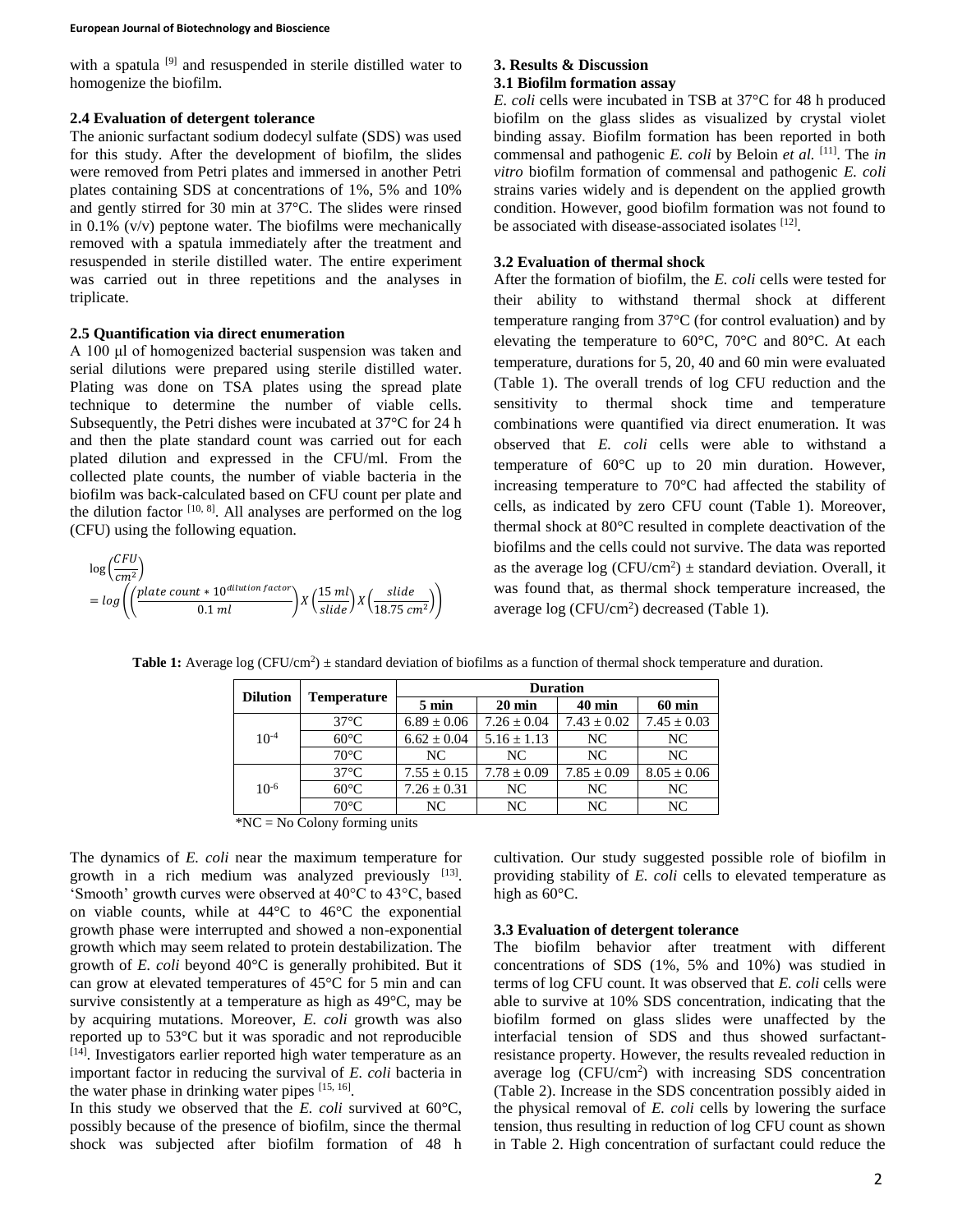adhesive property of bacterial strains and thus biofilm formation  $[17]$ . The data of this study indicated that the biofilm produced by the *E. coli* strain under study had higher surface interaction. This can be used as bio-surfactant in environmental bioremediation [18].

**Table 2:** Average  $log (CFU/cm^2)$   $\pm$  standard deviation of biofilms as a function of SDS concentration

| <b>SDS</b> concentration | Average log $(CFU/cm^2) \pm S.D.$ |
|--------------------------|-----------------------------------|
| 1%                       | $6.60 + 0.06$                     |
| 5%                       | $6.06 + 0.07$                     |
| 10%                      | $5.76 \pm 0.08$                   |
| 1% -10%                  | NC                                |
|                          |                                   |

\*NC = No Colony forming units

The development of biofilm communities with similar species or with other microbes extend the ability of microbes to adapt and flourish in even the most hostile environments as well as from environmental alterations via natural or anthropogenic factors. Biofilms have been implicated as an important reservoir for pathogens and commensal. A study conducted by Culotti and Packman [19] demonstrated that *E. coli* not only persists in aquatic biofilms under depleted nutritional conditions, but interactions with *Pseudomonas aeruginosa* can greatly increase *E. coli* growth in biofilms under experimental conditions. In multispecies biofilms, interspecies interactions may greatly alter the response of the community to various toxic exposures such as protection against the action of disinfectants <sup>[20]</sup>. Such protective function may be associated with specific components produced by one species that benefit the whole population  $[21]$ . For instance, secretion of a specific hydrolase enzyme by *P. aeruginosa* in the matrix was found to confer tolerance to SDS on a mixed community  $[22]$ . Thus multispecies biofilm can be used as a tool for bioremediation of industrial and domestic effluents. Since the strain under study can withstand high thermal shock and high surfactant it can be applied with multiple potent species for bioremediation process.

### **4. Conclusions**

This study demonstrated tolerance of biofilm forming bacteria towards heat shock and detergent. The CFU concentration of *E. coli* cells after stress condition revealed that the strain can withstand high thermal shock even at 60°C. Additionally, the strain tolerated the interfacial tension even at 10% SDS, as indicated by the viability of bacteria in this biofilm. This potency of biofilm can be widely applied in different bioremediation activities. Further studies are needed to evaluate the stability of this biofilm with multiple species which have different mechanism under thermal and surfactant exposure. Study on the efficacy of multispecies in biofilm would facilitate the development of a better bioremediation of polluted sites and wastewaters.

# **5. Acknowledgment**

The authors are grateful to People's University, Bhopal, M.P., India for providing research facilities in carrying out this study and Sarvajanik Jankalyan Parmarthik Nyas (SJPN), Bhopal, M.P., India for providing this research grant.

# **References**

- 1. Davey ME, O'toole GA. Microbial biofilms: From ecology to molecular genetics. Microbiology and Molecular Biology Reviews 2000; 64(4):847-867.
- 2. Donlan RM. Biofilms: Microbial life on surfaces. Emerging Infectious Diseases 2002; 8(9):881-890.
- 3. de Boer W, Gunnewick RJAK, Veenhuis M, Bock E, Laanbroeck HJ. Nitrification at low pH by aggregated chemolithotrophic bacteria. Applied and Environmental Microbiology. 1991; 57(12):3600-3604.
- 4. Mah TFC, O'Toole GA. Mechanisms of biofilm resistance to antimicrobial agents. Trends in Microbiology. 2001; 9(1):34-39.
- 5. Lande R. Anthropogenic, ecological and genetic factors in extinction and conservation. Researches on Population Ecology 1998; 40(3):259-269.
- 6. Das N, Basak LVG, Salam JA, Abigail MEA. Application of biofilms on remediation of pollutants - An overview. Journal of Microbiology and Biotechnology Research 2012; 2(5):783-790.
- 7. Mathur T, Singhal S, Khan S, Upadhyay DJ, Fatma T, Rattan A. Detection of biofilm formation among the clinical isolates of Staphylococci: An evaluation of three different screening methods. Indian Journal of Medical Microbiology. 2006; 24(1):25-29.
- 8. O'Toole AM. Thermal deactivation of *Pseudomonas aeruginosa* biofilms. MSc thesis, University of Iowa, United States, 2015.
- 9. Be´chet M, Blondeau R. Factors associated with the adherence and biofilm formation by *Aeromonas caviae* on glass surfaces. Journal of Applied Microbiology. 2003; 94(6):1072-1078.
- 10. Caixeta DS, Scarpa TH, Brugnera DF, Freire DO, Alves E, de Abreu LR, *et al.* Chemical sanitizers to control biofilms formed by two Pseudomonas species on stainless steel surface. Cienciae Tecnologia de Alimentos (Campinas). 2012; 32(1):142-150.
- 11. Beloin C, Roux A, Ghigo JM. *Escherichia coli* biofilms. Current Topics in Microbiology and Immunology. 2008; 322:249-289.
- 12. Reisner A, Krogfelt KA, Klein BM, Zechner EL, Molin S. *In vitro* biofilm formation of commensal and pathogenic *Escherichia coli* strains: Impact of environmental and genetic factors. Journal of Bacteriology. 2006; 188(10): 3572-3581.
- 13. Derlinden EV, Bernaerts K, Impe JFV. Dynamics of *Escherichia coli* at elevated temperatures: Effect of temperature history and medium. Journal of Applied Microbiology. 2008; 104(2):438-453.
- 14. Fotadar U, Zaveloff P, Terracio L. Growth of *Escherichia coli* at elevated temperatures. Journal of Basic Microbiology 2005; 45(5):403-404.
- 15. Silhan J, Corfitzen CB, Albrechtsen HJ. Effect of temperature and pipe material on biofilm formation and survival of *Escherichia coli* in used drinking water pipes: A laboratory-based study. Water Science and Technology 2006; 54(3):49-56.
- 16. Sakyi PA, Asare R. Impact of temperature on bacterial growth and survival in drinking-water pipes. Research Journal of Environmental and Earth Sciences 2012; 4(8):807-817.